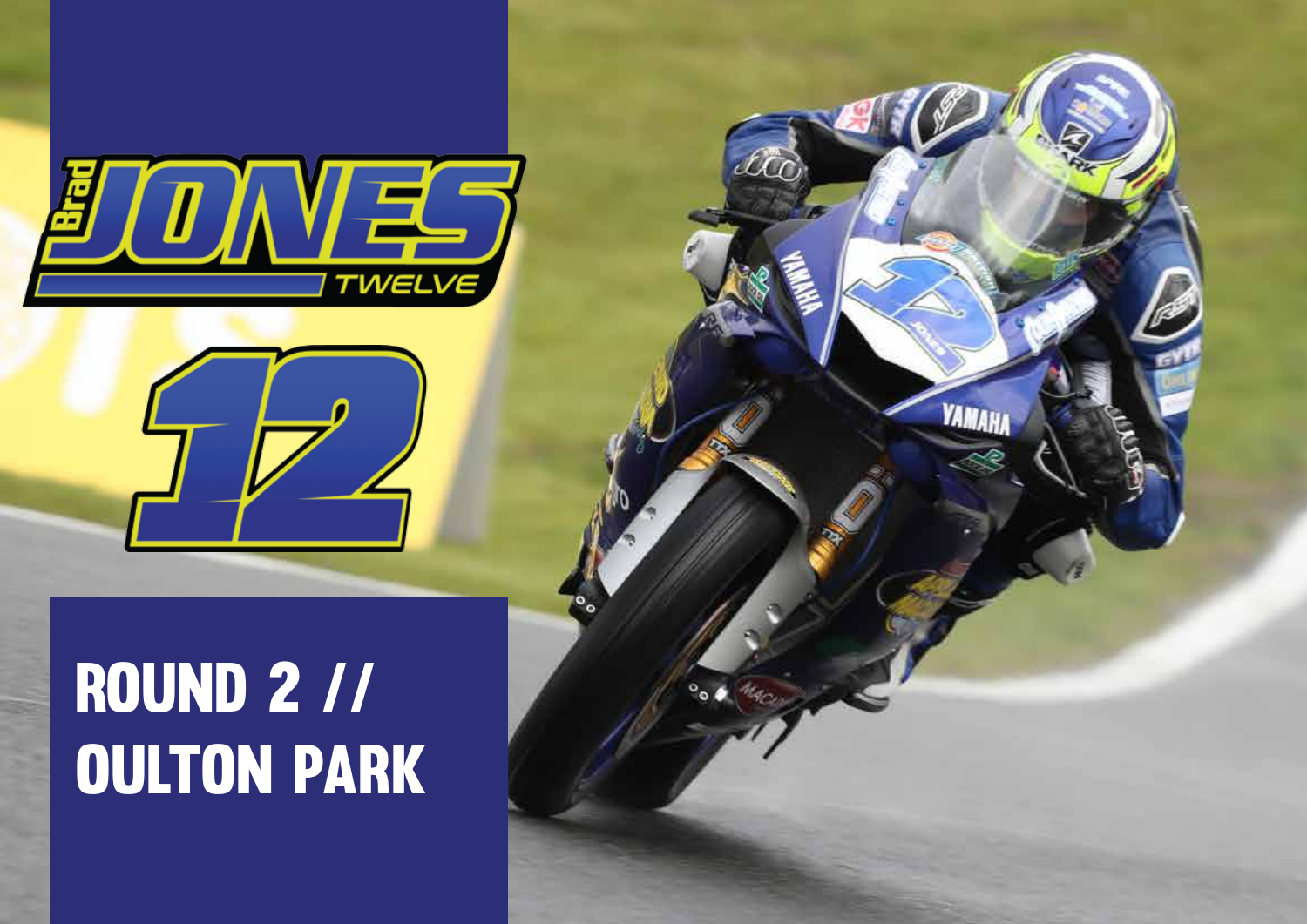

For round 2 of the British Superbike Championship we headed to Oulton Park in Cheshire, a favourite for many riders and that's me included. Oulton has many



unique features with lots of climbs, rises, positive camber and negative cambers which always makes for great racing but also very challenging!

We had a test at the circuit a week ago which gave us a great opportunity to get the bike dialled in round the technical track. When we tested here, we had both wet and dry conditions and we were competitive in all conditions. This set us up well for the race weekend whatever the weather!

Going into the weekend I was feeling eager to get on track and continue where we left off at round 1 and the test. Being a more challenging circuit it was going to be harder than round 1 but myself and the team as always were prepared to put the work in and reap the rewards.

With the weekends forecast looking a changeable across the three days it made it hard to plan for each session.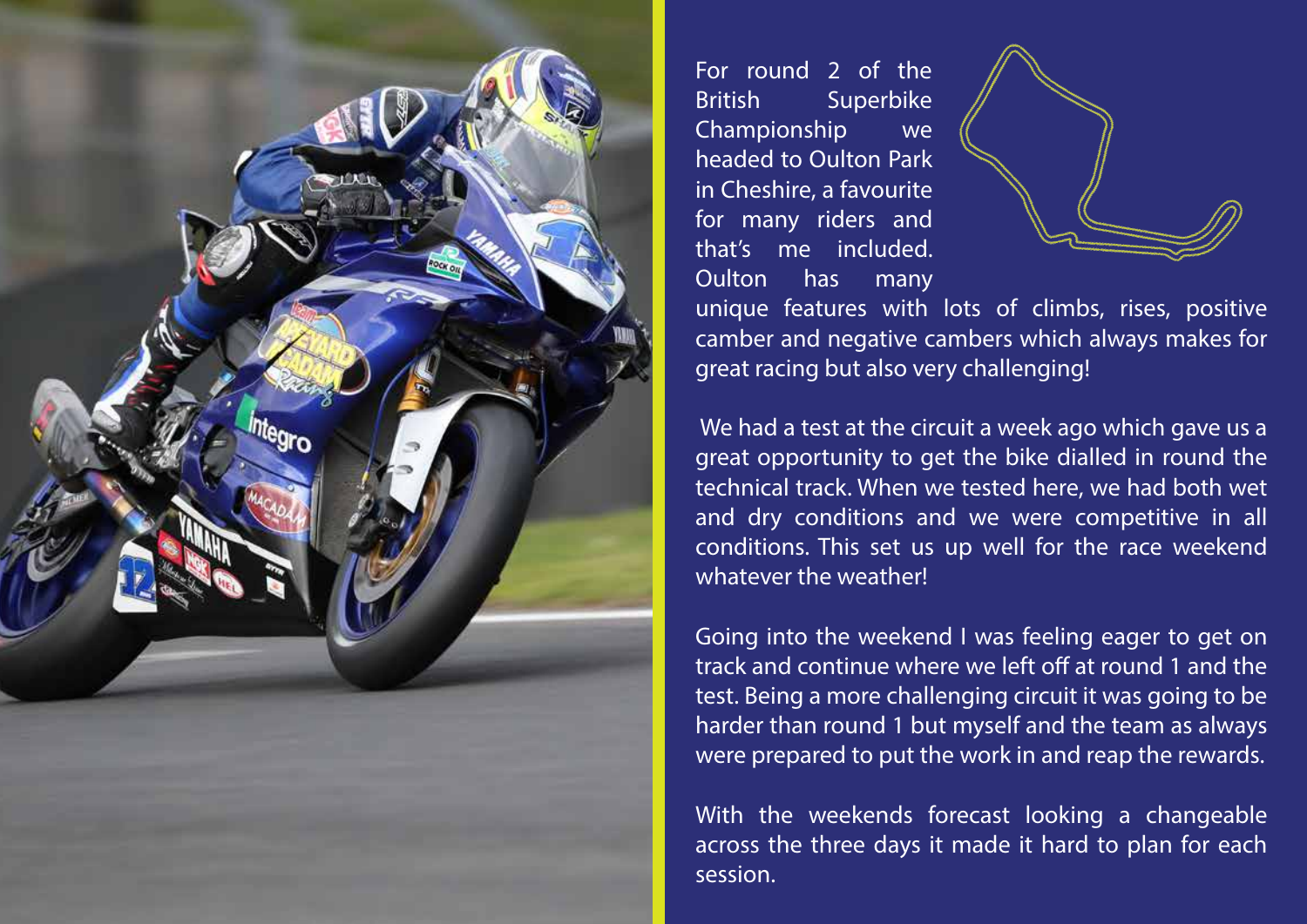The first free practice on Saturday started off damp, Oulton Park is a track of two halves when its drying. One half which is exposed to the wind dries rapidly and the sections under trees hold the damp for a lot longer. Throughout our 25 minute free practice the track rapidly improved and it allowed us to get some decent laps in. Coming from the test the week before we thought we had a great set up which wasn't far away, but for some unknown reason the bike felt very different. The bike became bit of a handful to ride, I described it as very 'loose'. The change of direction in the chicanes was fast but unstable, this was then loading the front and making it hard to steer. From our post session debrief, we could see from the data that the bike was handling differently, myself and my suspension technician, Garry, worked hard between the two free practice sessions to find a direction and make the bike easier to ride.

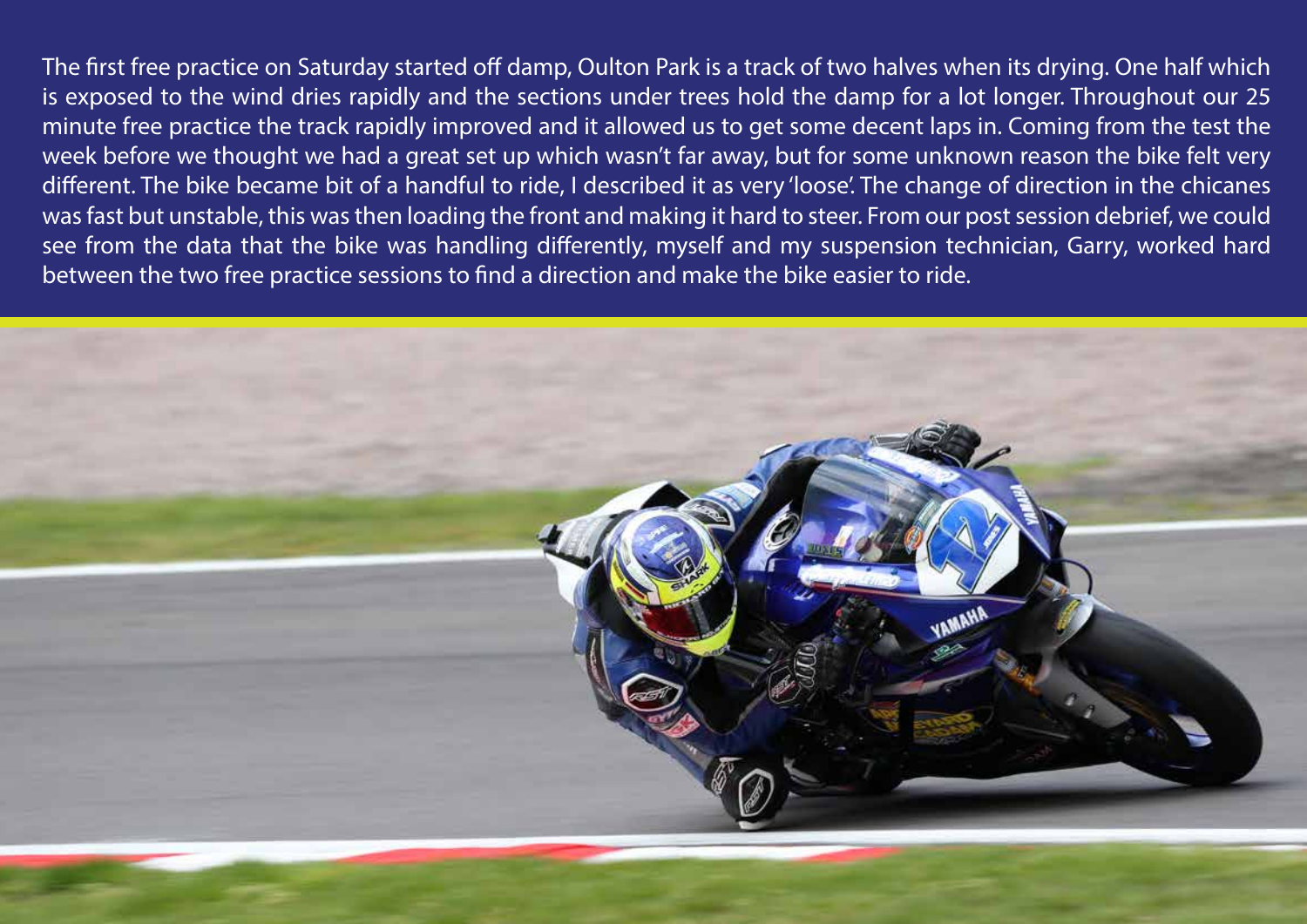

Come into free practice 2 I was eager to get out for another 25 minute session and see how the bike felt. Immediately I could feel the improvement, a lot more stable and it would then do what I wanted it to do. However, I was still struggling to turn it. Mid-session I entered the pits to make a change on the engine braking.

## I asked my crew chief for more engine braking mid corner to help me pull the bike down to the apex.

For example, if you go around a 3rd gear corner in your car in 5th gear, it will be harder to keep control and turn. But if you go around it in 2nd the car becomes very responsive and more controllable. The engine braking changes the characteristics of the bike in a very similar way. In addition, those changes did make a good improvement. I ended up the session in 3rd place with a time of 1:38:7.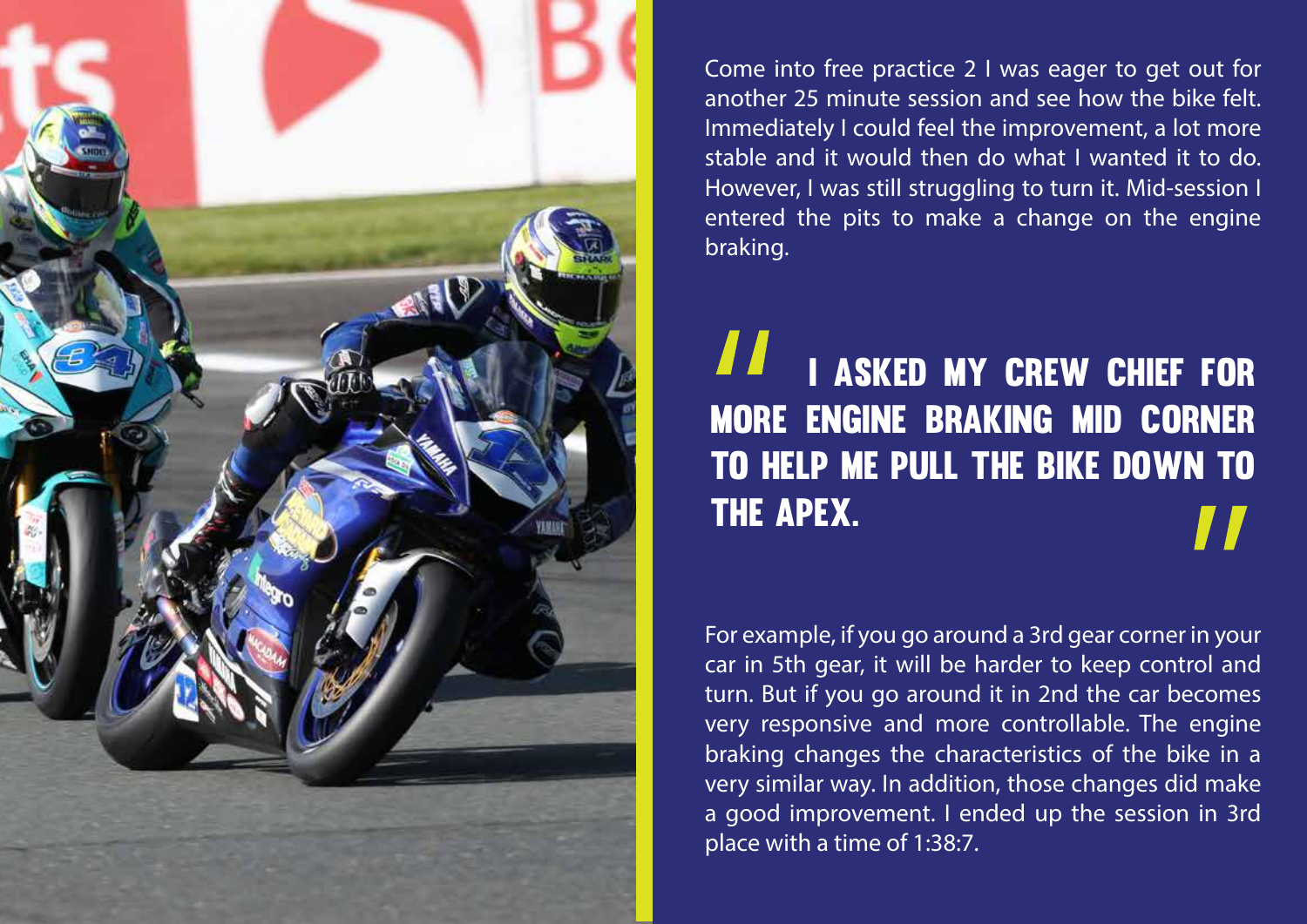Into qualifying with some minor tweaks to the bike. For qualifying we start the session with a new set of tyres in the bike. We use the first 12 minutes of the session to set a 'banker' lap and get a feel for the bike to see where we can improve it. 12 minutes complete; we enter the pits. A new rear tyre only goes in. Whilst this is going in it gives me chance to chat with my suspension tech and crew chief. We generally always make a very small change. This weekend we just took some preload off the front which would enable me to turn the bike a little easier. 10 minutes of the session remaining, this now is where I really dig in and give it all I've got. The bike felt a lot better and we made some great improvement. Qualifying 2nd was brilliant place to set myself up for the race, but I was happier with my new personal best lap time of 1:38:0.

 From qualifying to the race, the bike stayed very similar. We had found the 'sweet spot' in which the bike was working well. The new Yamaha R6 **MACHINES HAVE A SMALL WINDOW IN WHICH** they work best in, but once you find that window the bike hardly changes from session to session.

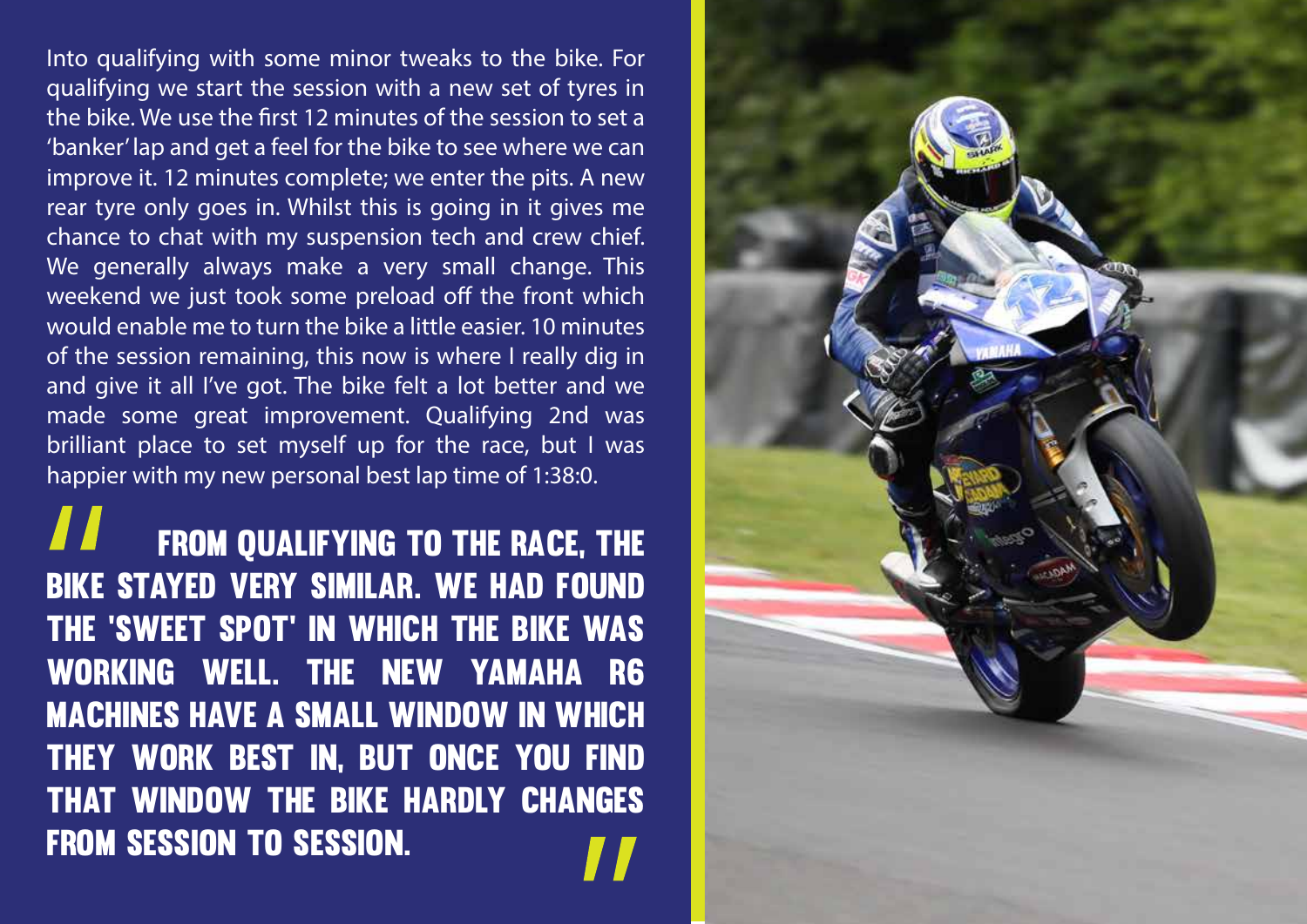Race 1 from 2nd on the grid. Getting a great start and to lead out of turn 1 was the plan, and I did just that. My teammate, Jack Kennedy, had great pace. Therefore, I wanted to be in front of him so when he got by me and I could tag on and try run his very hot pace. Lap 2 he slipstreamed me down the back straight out of turn 2. I then knew I had to dig in and stick with him. Hanging on to his rear wheel for three laps was tough. However, I did manage to break in to the 37's with a 1:37:7, another PB. After 4/5 laps Jack had just broke me by about 2.5 seconds. This left me battling with the hugely experienced Alistair Seeley. He slipped by me and all race I just tried to weigh up for a pass, but he was so strong on the brakes. Another 3rd in race 1 was a great result and great to back up my Silverstone performance with some more silverware.

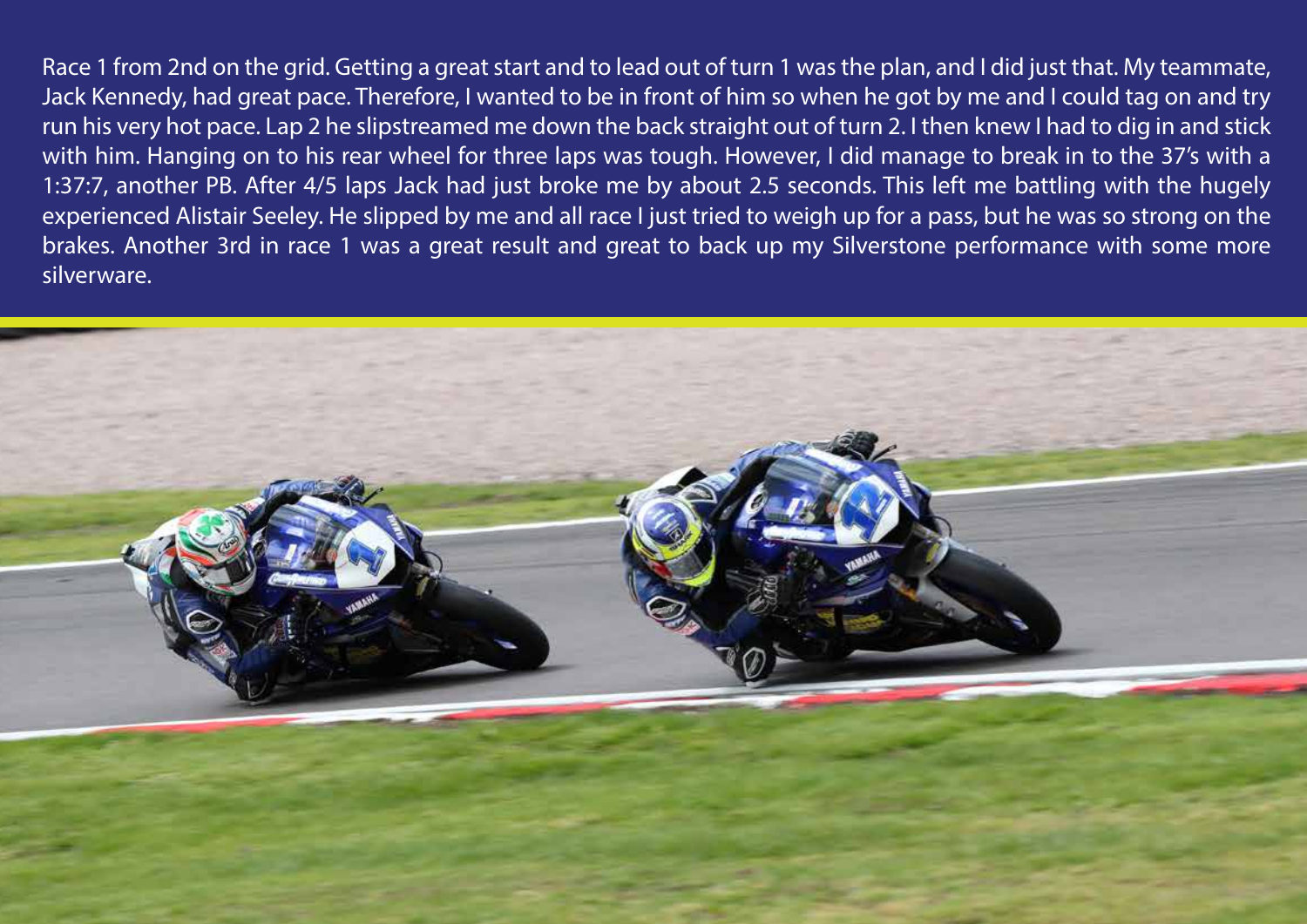

 6 x BSB Champion Shakey Byrne spoke to me on the grid and told me 'if you want to beat Seeley, your going to have to pass him where he isn't expecting it'. Some wise words from the master!

Race  $2 \mid$  knew  $\mid$  had to try something different. Listening to his advice, I was sat in P3 right behind Seeley and I stuck in a hard but fair move, he wasn't expecting that one as I lifted him off this knee. However, pulling that move I just knew would fire him up. True enough, a lap later he lifted me off my knee in similar fashion. It was game on; I was loving it! Lap after lap we are pulling some great moves on each other and still putting in a decent pace, my teammate again was around 3 seconds ahead of us, but he was putting in a very similar pace therefore we couldn't catch him.



With 11 laps of 14 complete, things were just about to get intense with it coming close to the end of the race. Unfortunately, as we entered the final sector at the end of lap 11 the red flags came out because of an incident meaning the race stopped and it was declared a result. Frustrating as it meant I couldn't put my last assault on Seeley, but as the saying goes 'that's racing!'. Another double podium was nice to round the weekend off with though.